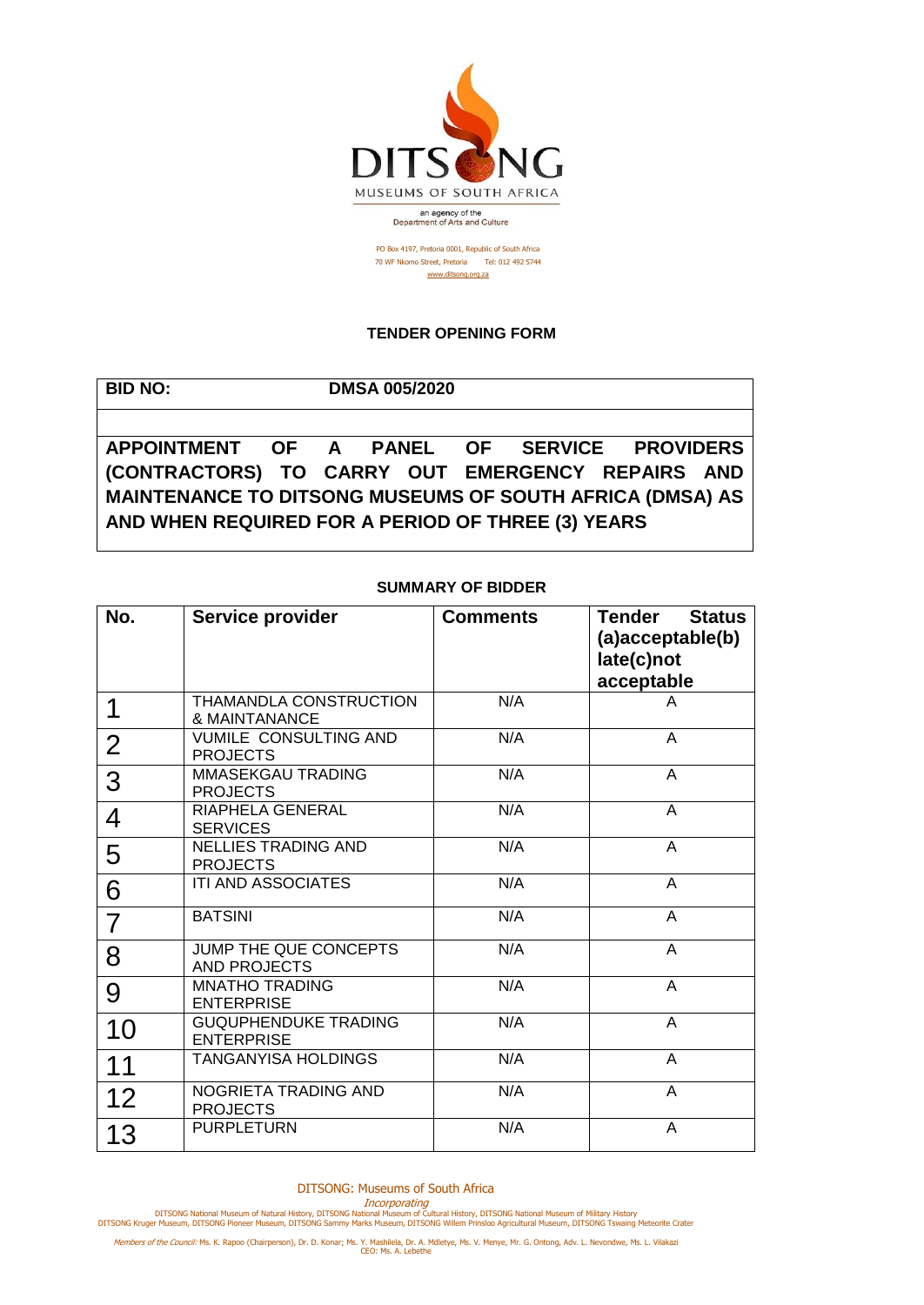| 14 | <b>VINEY CONSTRUCTION AND</b><br><b>PROJECTS</b>                                       | N/A | A              |
|----|----------------------------------------------------------------------------------------|-----|----------------|
| 15 | <b>BHEKANANI BUILDING</b><br><b>CONSTRUCTION</b>                                       | N/A | A              |
| 16 | <b>NAXASIZE PROJECTS</b>                                                               | N/A | A              |
| 17 | SENZA NJALO MANAGEMENT<br><b>CONSULTING</b>                                            | N/A | $\overline{A}$ |
| 18 | <b>SMART NKOSI RENOVATIONS</b>                                                         | N/A | A              |
| 19 | <b>BUSI ADE INVESTMENT</b>                                                             | N/A | A              |
| 20 | <b>NDELU GROUP 01</b>                                                                  | N/A | A              |
| 21 | <b>SELOBA BUSINESS</b><br><b>ENTERPRISE</b>                                            | N/A | A              |
| 22 | THE EXPERIENCE GROUP                                                                   | N/A | A              |
| 23 | DEUT <sub>28</sub>                                                                     | N/A | A              |
| 24 | BATHOKWA MOKORAMO                                                                      | N/A | A              |
| 25 | <b>NELLCON (PTY LTD</b>                                                                | N/A | A              |
| 26 | <b>XIGOMBE HOLDINGS</b>                                                                | N/A | A              |
| 27 | <b>JOEY MARANG PROJECTS</b>                                                            | N/A | A              |
| 28 | <b>KOJ SIBIYA HOLDINGS</b>                                                             | N/A | A              |
| 29 | <b>CHELOBANE TRADING</b><br><b>ENTERPRISE</b>                                          | N/A | $\overline{A}$ |
| 30 | TLOU KHAYA (PTY) LTD                                                                   | N/A | $\overline{A}$ |
| 31 | <b>SKYNET COMMUNICATIONS</b>                                                           | N/A | A              |
| 32 | MDAWINI PROJECT AND<br>HOME IMPROVEMENT                                                | N/A | A              |
| 33 | <b>FOXIE 0505 TRADING</b>                                                              | N/A | A              |
| 34 | <b>ACE ACQUISITION</b>                                                                 | N/A | A              |
| 35 | <b>METSWEDI INVESTMENT</b>                                                             | N/A | A              |
| 36 | P & P COMMUNICATIONS &<br><b>DISTRIBUTORS T/A PAULS</b><br><b>BUILDING CONTRACTORS</b> | N/A | $\overline{A}$ |
| 37 | <b>MAGISTRA VITAE</b><br><b>INVESTMENTS (PTY) LTD</b>                                  | N/A | A              |
| 38 | MASENE SUPPLIERS AND<br><b>PROJECTS</b>                                                | N/A | A              |
| 39 | <b>CHE2TER TRADING</b>                                                                 | N/A | A              |
| 40 | <b>EPAFRAS TRADING</b>                                                                 | N/A | A              |
| 41 | <b>KENNY RONNY CONSULTING</b>                                                          | N/A | A              |
| 42 | <b>KHALAMAZO TRADING</b>                                                               | N/A | A              |
| 43 | <b>SEPTACON GROUPG</b>                                                                 | N/A | A              |
| 44 | MANDLESABELO PROJECTS                                                                  | N/A | A              |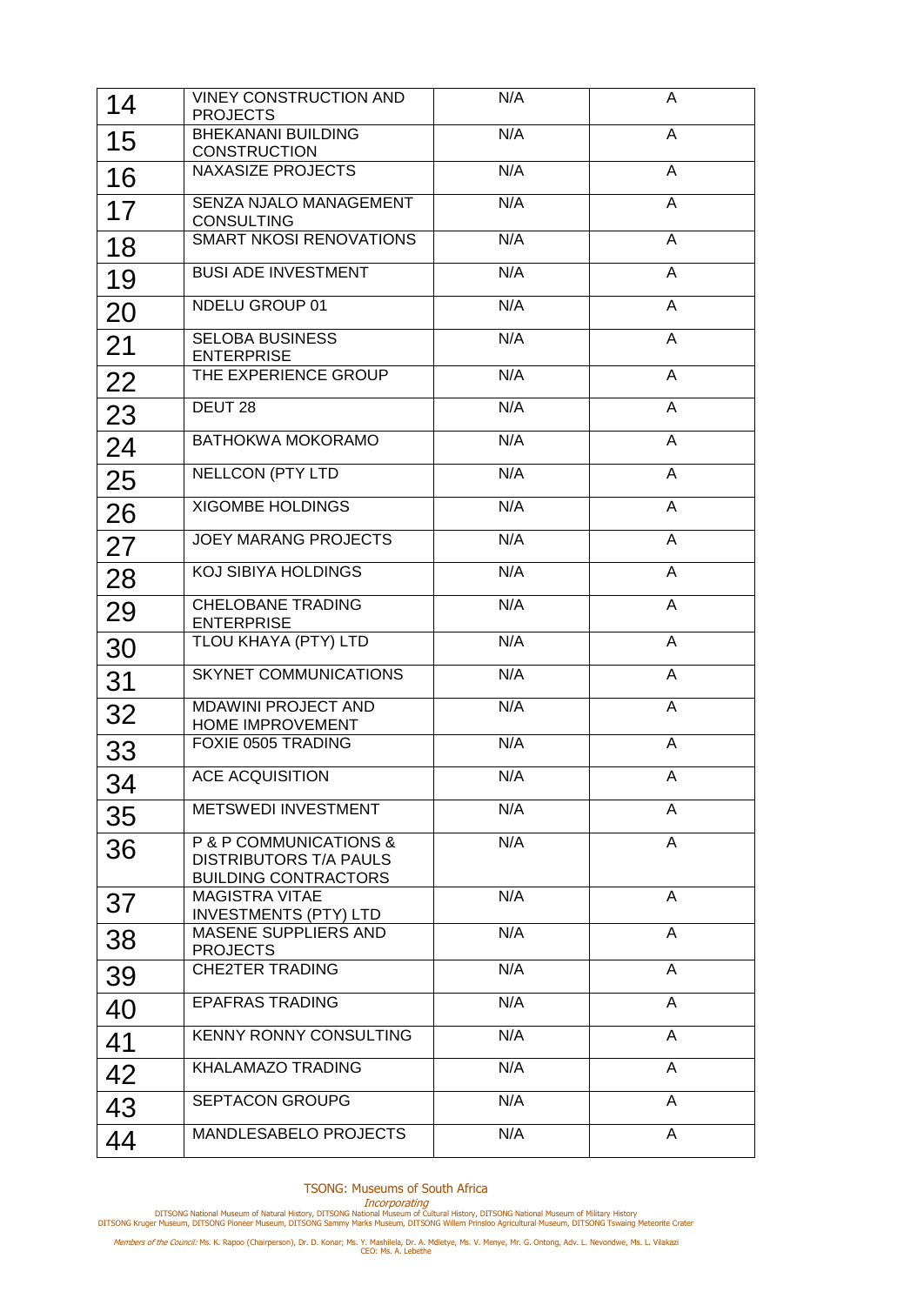| 45 | <b>MAPIMPA GROUP</b>                                                           | N/A                                                      | A              |
|----|--------------------------------------------------------------------------------|----------------------------------------------------------|----------------|
| 46 | <b>KHWEZANI BUSINESS</b><br><b>ENETRPRISE</b>                                  | N/A                                                      | A              |
| 47 | <b>MALINDO CIVIL AND</b><br><b>CONSTRUCTION</b>                                | N/A                                                      | $\overline{A}$ |
| 48 | <b>COMATSI CIRCLE</b>                                                          | N/A                                                      | A              |
| 49 | <b>BENEDITIONS (PTY) LTD</b>                                                   | N/A                                                      | A              |
| 50 | <b>IMBAWULA TRADING</b>                                                        | N/A                                                      | A              |
| 51 | <b>J SEMETHE PROJECTS</b>                                                      | N/A                                                      | A              |
| 52 | <b>SEAKAPA BUSINESS</b><br><b>ENTERPRISE</b>                                   | <b>DID NOT SIGN</b><br>THE SUBMISSION<br><b>REGISTER</b> | $\mathsf{C}$   |
| 53 | <b>TAKALANI MOKWENA</b><br><b>BUSINESS ENTERPRSIE</b>                          | N/A                                                      | A              |
| 54 | <b>MARINGA MJAJI INVESTMENT</b>                                                | N/A                                                      | A              |
| 55 | <b>MANO ARONA BUSINESS</b><br><b>ENTERPRISE</b>                                | N/A                                                      | A              |
| 56 | <b>BLACKCHERRY TRADING</b>                                                     | N/A                                                      | A              |
| 57 | <b>ROSE TEL ENGINEERING &amp;</b><br><b>PROJECTS</b>                           | N/A                                                      | A              |
| 58 | NONJABULO ZINHLE'S<br><b>PROJECT</b>                                           | N/A                                                      | A              |
| 59 | N-M JUNIOR                                                                     | N/A                                                      | A              |
| 60 | STEP UP CONSTRUCTION                                                           | N/A                                                      | A              |
| 61 | <b>KKN CONSULTING</b><br><b>ENGINEERS AND PROJECT</b><br><b>MANAGERS</b>       | N/A                                                      | A              |
| 62 | <b>COJEX PROJECTS</b>                                                          | N/A                                                      | A              |
| 63 | <b>S B DELIVERY SERVICES</b>                                                   | N/A                                                      | A              |
| 64 | <b>FUNDISANI CONSTRUCTION</b><br><b>AND PROJECTS</b>                           | N/A                                                      | A              |
| 65 | <b>BAJADI INVESTMENTS AND</b><br><b>PROJECTS</b>                               | N/A                                                      | A              |
| 66 | PHEHLA UMSEBENZI TRADING                                                       | N/A                                                      | A              |
| 67 | NOEL CONSTRUCTION AND<br><b>PROJECTS</b>                                       | N/A                                                      | A              |
| 68 | UNI HUB CONSULTANTS                                                            | N/A                                                      | $\overline{A}$ |
| 69 | <b>ENVIRO FIX</b>                                                              | N/A                                                      | A              |
| 70 | MAZIMUWE TRADING                                                               | N/A                                                      | $\overline{A}$ |
| 71 | MOSCOLES TRADING                                                               | N/A                                                      | $\overline{A}$ |
| 72 | MOKGONGOA AGRICULTURE<br><b>GARDENING ENTERPRISE T/A</b><br>MMAKIDI CONSULTING | N/A                                                      | A              |
| 73 | SIYABONGA DIPLO TRADING<br>AND PROJECTS                                        | N/A                                                      | A              |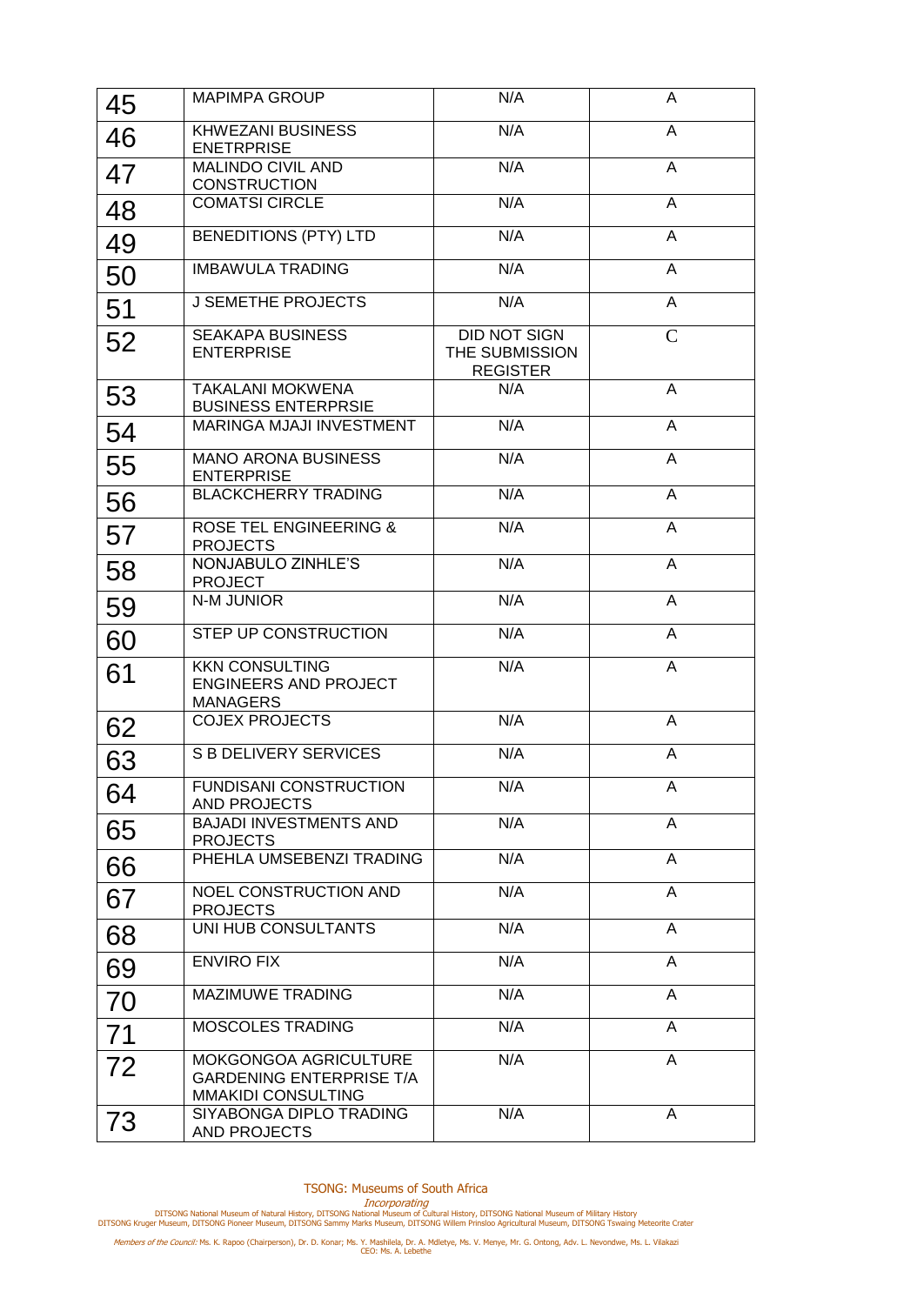| 74  | TOP ROCK CONSTRUCTION                                     | N/A                                               | A              |
|-----|-----------------------------------------------------------|---------------------------------------------------|----------------|
| 75  | NGCEBO INVESTMENTS                                        | N/A                                               | A              |
| 76  | SANDERS LETSOALO<br><b>BUILDING CONTRACTOR</b>            | N/A                                               | A              |
| 77  | <b>TSHEPO &amp; BOTHLALE</b><br><b>TRADING ENTERPRISE</b> | N/A                                               | A              |
| 78  | <b>XCELLENT INDUSTRIAL (PTY)</b><br><b>LTD</b>            | N/A                                               | A              |
| 79  | <b>UYAPO ENGINEERING</b><br><b>PROJECTS</b>               | N/A                                               | A              |
| 80  | <b>MOKHINE GROUP</b>                                      | N/A                                               | A              |
| 81  | KUHLARIA HOLDINGS                                         | N/A                                               | A              |
| 82  | YONA YETHU CONSULTING<br>AND PROJECT MANAGEMENT           | DID NOT SIGN<br>THE SUBMISSION<br><b>REGISTER</b> | $\mathsf{C}$   |
| 83  | <b>GN BUSINESS ENTERPRISE</b>                             | N/A                                               | A              |
| 84  | <b>MFANAS BONGUMUSA</b><br><b>TRADING AND PROJECTS</b>    | N/A                                               | A              |
| 85  | <b>TOLIP HOLDINGS</b>                                     | N/A                                               | A              |
| 86  | <b>ASAKHE ZIBULA HOLDINGS</b>                             | N/A                                               | A              |
| 87  | <b>ZIZA ENERGY</b>                                        | N/A                                               | A              |
| 88  | KHUBISO ENTERPRISE (PTY)<br><b>LTD</b>                    | N/A                                               | A              |
| 89  | <b>MOKGATLE TRADING</b>                                   | N/A                                               | A              |
| 90  | MAINFIRM INVESTMENTS                                      | N/A                                               | A              |
| 91  | <b>MANGADI SOLUTIONS</b>                                  | N/A                                               | A              |
| 92  | CAREWELL CONSTRUCTION                                     | N/A                                               | A              |
| 93  | <b>MALOMA HOLDINGS</b>                                    | N/A                                               | A              |
| 94  | <b>BICS ENGINEERING</b>                                   | N/A                                               | A              |
| 95  | RATEHANG PROJECTS                                         | N/A                                               | A              |
| 96  | BK PHALAMA CONSTRUCTION<br>& PROJECTS                     | N/A                                               | $\overline{A}$ |
| 97  | KHAPZELA PLUMBING<br><b>CONSTRUCTION</b>                  | N/A                                               | $\overline{A}$ |
| 98  | <b>TSHITADINGAKA</b><br><b>CONTRACTORS</b>                | N/A                                               | A              |
| 99  | <b>ZONKE GENERAL TRADING</b>                              | N/A                                               | A              |
| 100 | 404 BUILDERS                                              | N/A                                               | A              |
| 101 | <b>BAPEDI AND ASSOCIATES</b>                              | N/A                                               | A              |
| 102 | <b>BELGIUM CIVILS PROJECTS</b>                            | N/A                                               | A              |
| 103 | <b>DEVINE TOUCH</b>                                       | N/A                                               | A              |
| 104 | <b>TAC GROUP</b>                                          | N/A                                               | A              |

Incorporating<br>DITSONG National Museum of Natural History, DITSONG National Museum of Military History<br>DITSONG Kruger Museum, DITSONG Pioneer Museum, DITSONG Sammy Marks Museum, DITSONG Willem Prinsloo Agricultural Museum,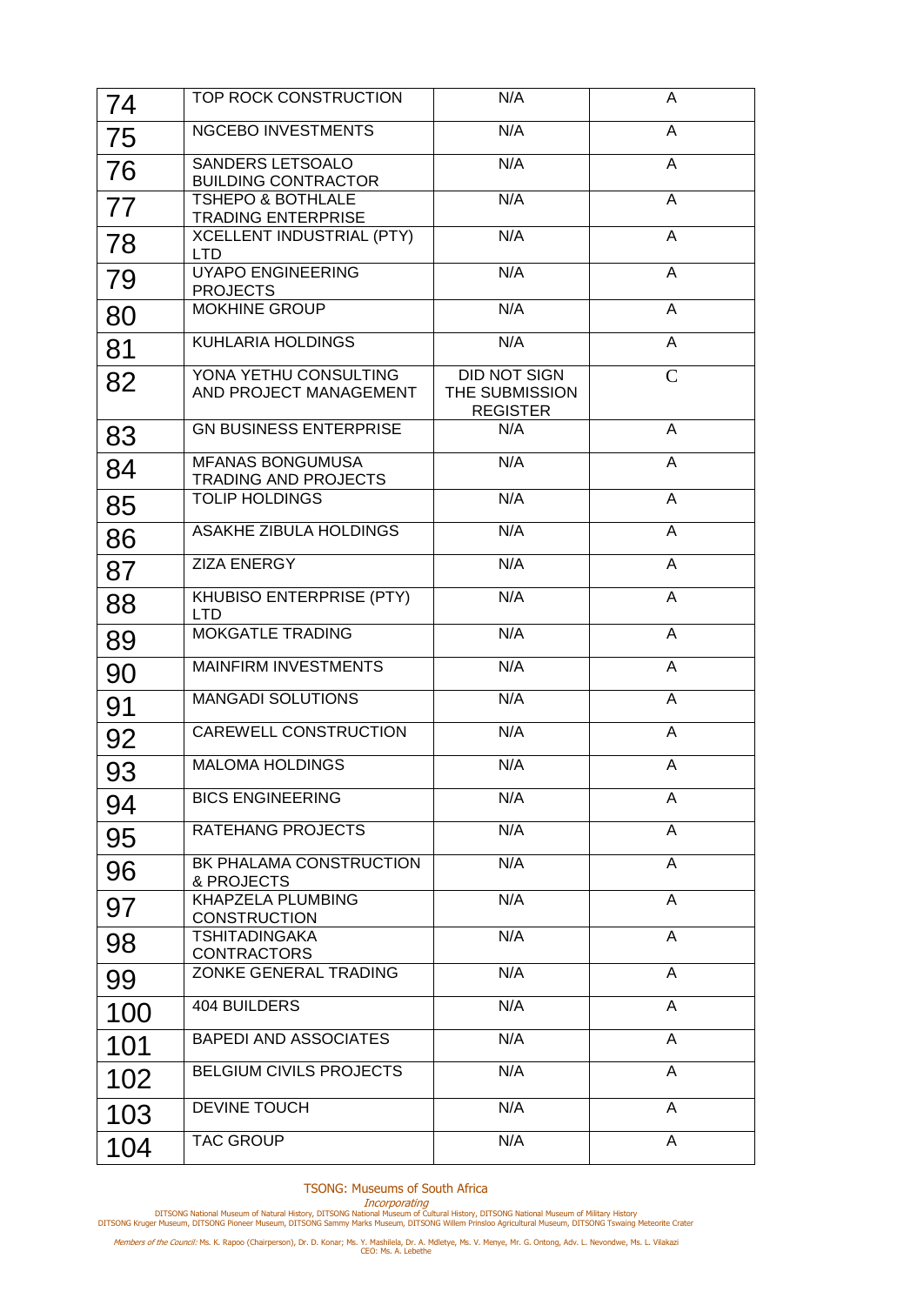| 105 | <b>BOIICE</b>                                                   | N/A                                                                    | A              |
|-----|-----------------------------------------------------------------|------------------------------------------------------------------------|----------------|
| 106 | <b>CORRIDOR INFRABUILD</b>                                      | N/A                                                                    | A              |
| 107 | <b>MILLONGS TRADING</b>                                         | N/A                                                                    | A              |
| 108 | <b>NIAMI PROJECTS</b>                                           | N/A                                                                    | A              |
| 109 | <b>INCCEMA CONSULTING</b>                                       | N/A                                                                    | A              |
| 110 | <b>DZIVHA GROUP</b>                                             | N/A                                                                    | A              |
| 111 | <b>HDM PROJECTS</b>                                             | N/A                                                                    | $\overline{A}$ |
| 112 | <b>KUARA PROJECTS</b>                                           | N/A                                                                    | $\overline{A}$ |
| 113 | LE GIM TRADING AND<br><b>PROJECTS</b>                           | N/A                                                                    | A              |
| 114 | <b>POWERGATE TRADING 1097</b>                                   | N/A                                                                    | A              |
| 115 | PRONEL TRADING PROJECTS                                         | N/A                                                                    | A              |
| 116 | <b>LEENKOM TRADING</b>                                          | N/A                                                                    | $\overline{A}$ |
| 117 | <b>VUMEKA ENTERPRISE</b>                                        | N/A                                                                    | $\overline{A}$ |
| 118 | <b>GEO-VUL CONSTRUCTION</b>                                     | N/A                                                                    | A              |
| 119 | <b>KHABAUDAKA</b><br><b>CONSTRUCTION</b>                        | N/A                                                                    | A              |
| 120 | DERCA (PTY) LTD                                                 | N/A                                                                    | A              |
| 121 | <b>THULAUMME BUSINESS</b><br><b>DEVELOPMENT</b>                 | N/A                                                                    | A              |
| 122 | <b>ELKANAH TRANSPORT AND</b>                                    | N/A                                                                    | A              |
| 123 | PROJECTS (PTY) LTD<br><b>DESMOKHS PROJECTS</b>                  | N/A                                                                    | A              |
| 124 | <b>MAMPUDI PRODUCTIONS</b>                                      | N/A                                                                    | A              |
| 125 | <b>MOSA SPECIALISED VEHICLES</b><br>T/A MSV PROJECTS            | N/A                                                                    | A              |
| 126 | ARCHIBOLD JV HABARI                                             | N/A                                                                    | A              |
| 127 | <b>SEGABOKENG BUILDING</b><br><b>CONSTRUCTIONS</b>              | N/A                                                                    | A              |
| 128 | <b>PROFIVE</b>                                                  | N/A                                                                    |                |
| 129 | KANZIMA COE PTY LTD                                             | N/A                                                                    | A              |
| 130 | <b>MATSHOGAME</b><br><b>CONSTRUCTION AND</b><br><b>PROJECTS</b> | N/A                                                                    | A              |
| 131 | <b>TLOUNADI</b>                                                 | SIGNED THE<br><b>SUBMISSION</b><br><b>REGISTER ON</b><br>TENDER NO:004 | $\mathbf{A}$   |
| 132 | <b>TSHILANI PROJECTS</b><br>MANAGEMENT                          | N/A                                                                    | A              |
| 133 | <b>LEHOMO TRADING</b>                                           | N/A                                                                    | A              |
| 134 | ZOOKIE CONSTRUCTION AND<br><b>PROJECTS</b>                      | N/A                                                                    | A              |

Incorporating<br>DITSONG National Museum of Natural History, DITSONG National Museum of Military History<br>DITSONG Kruger Museum, DITSONG Pioneer Museum, DITSONG Sammy Marks Museum, DITSONG Willem Prinsloo Agricultural Museum,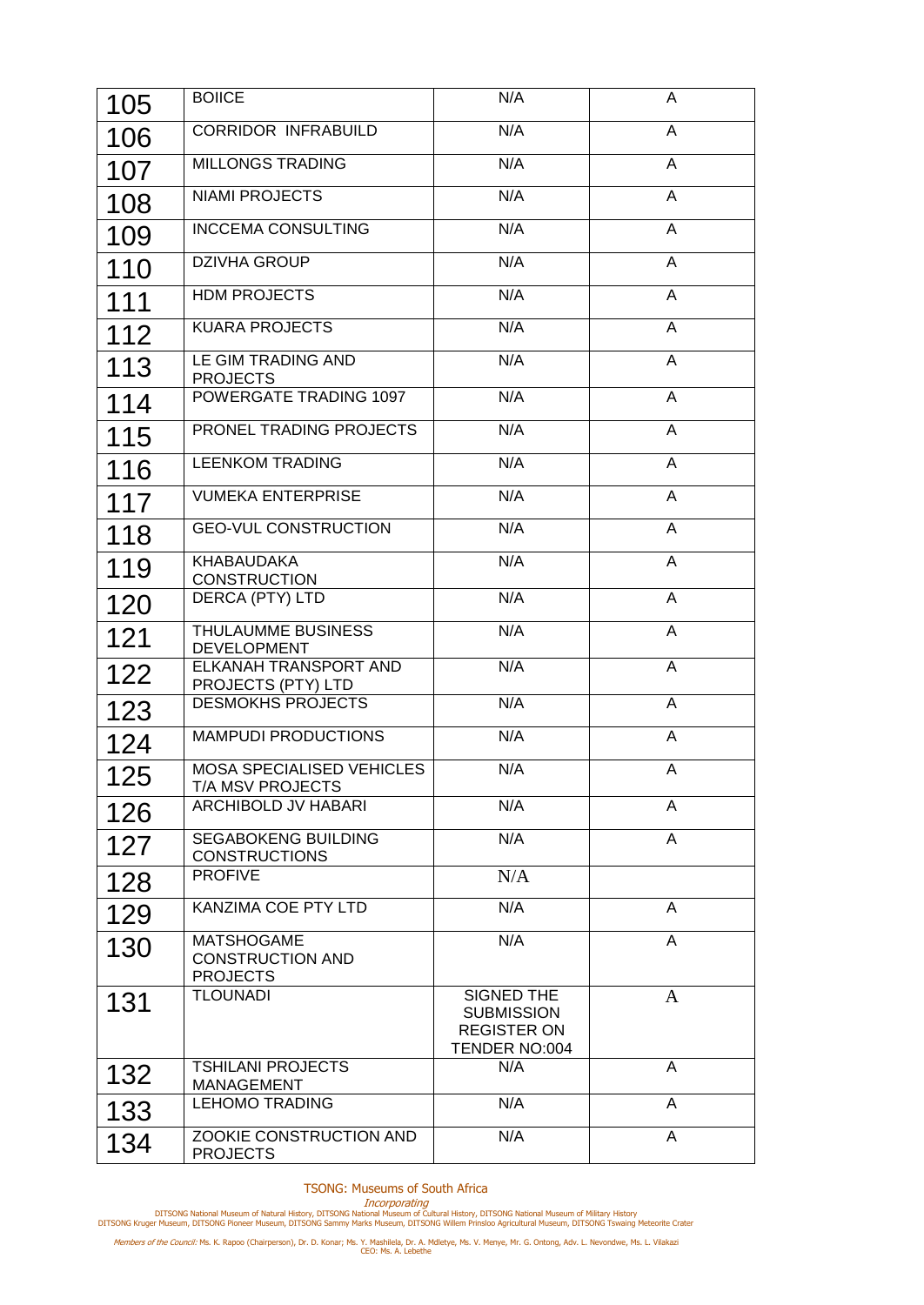| 135 | <b>JUDMOND</b>                                         | N/A                                                      | A              |
|-----|--------------------------------------------------------|----------------------------------------------------------|----------------|
| 136 | <b>MDT HOLDINGS</b>                                    | N/A                                                      | A              |
| 137 | MALEHO ARCHITECTURE<br>PROPERTY AND PROJECTS           | N/A                                                      | A              |
| 138 | <b>THAKADU GROUP</b>                                   | N/A                                                      | A              |
| 139 | <b>NAMNDUZANE PROJECTS</b>                             | N/A                                                      | $\overline{A}$ |
| 140 | QONIA CONSTRUCTION AND<br><b>SERVICES</b>              | N/A                                                      | A              |
| 141 | PALEDIMPHO GENERAL<br><b>CONSTRUCTION</b>              | N/A                                                      | A              |
| 142 | <b>LEFIKA PROJECTS</b><br><b>PLANT HIRE</b>            | N/A                                                      | A              |
| 143 | <b>TEAM PHATHA ENTERPRISE</b>                          | DID NOT SIGN<br>THE SUBMISSION<br><b>REGISTER</b>        | $\mathsf{C}$   |
| 144 | STREET TALK TRADING 77                                 | N/A                                                      | A              |
| 145 | <b>VINIQUE AFRICA</b>                                  | N/A                                                      | $\overline{A}$ |
| 146 | <b>OXY TRADING 541</b>                                 | N/A                                                      | A              |
| 147 | <b>MAKEKE SERATI</b><br><b>INVESTMENTS</b>             | N/A                                                      | A              |
| 148 | <b>MMAMONTSHO ENTERPRISE</b>                           | N/A                                                      | $\overline{A}$ |
| 149 | <b>MANONG CONSTRUCTION</b>                             | N/A                                                      | A              |
| 150 | <b>SMTA CONSTRUCTIONS</b>                              | N/A                                                      | A              |
| 151 | <b>CRYSTALIZED WATER SA</b>                            | N/A                                                      | A              |
| 152 | MR GENERAL TRADING 003                                 | N/A                                                      | A              |
| 153 | <b>GUSTAPH CIVILS AND</b><br><b>TRADING ENTERPRISE</b> | N/A                                                      | A              |
| 154 | <b>TSHWELE LOGISTICS</b>                               | N/A                                                      | A              |
| 155 | <b>TROMPO CONSTRUCTION</b><br>AND MAINTANANCE          | N/A                                                      | A              |
| 156 | DAIGONAL TRADING AND<br><b>PROJECT</b>                 | N/A                                                      | A              |
| 157 | <b>TATAISO BUSINESS</b><br><b>DYNAMICS</b>             | N/A                                                      | A              |
| 158 | <b>WANNA SUCCED TRADING</b><br>AND PROJECTS            | <b>DID NOT SIGN</b><br>THE SUBMISSION<br><b>REGISTER</b> | $\mathsf{C}$   |
| 159 | RNO CONSTRUCTION AND<br><b>PROJECTS</b>                | N/A                                                      | A              |
| 160 | <b>CATER TMC TRADING &amp;</b><br><b>PROJECTS</b>      | N/A                                                      | A              |
| 161 | OMKM TRADING AND<br><b>PROJECTS</b>                    | N/A                                                      | A              |
| 162 | <b>WOMEA SOLUTIONS</b>                                 | N/A                                                      | A              |
| 163 | SEBENZAGAL T/A<br><b>DIKANOTSAKA</b>                   | N/A                                                      | $\overline{A}$ |
| 164 | <b>BAHLALOGA COMMUNITY</b><br><b>PROJECTS</b>          | N/A                                                      | A              |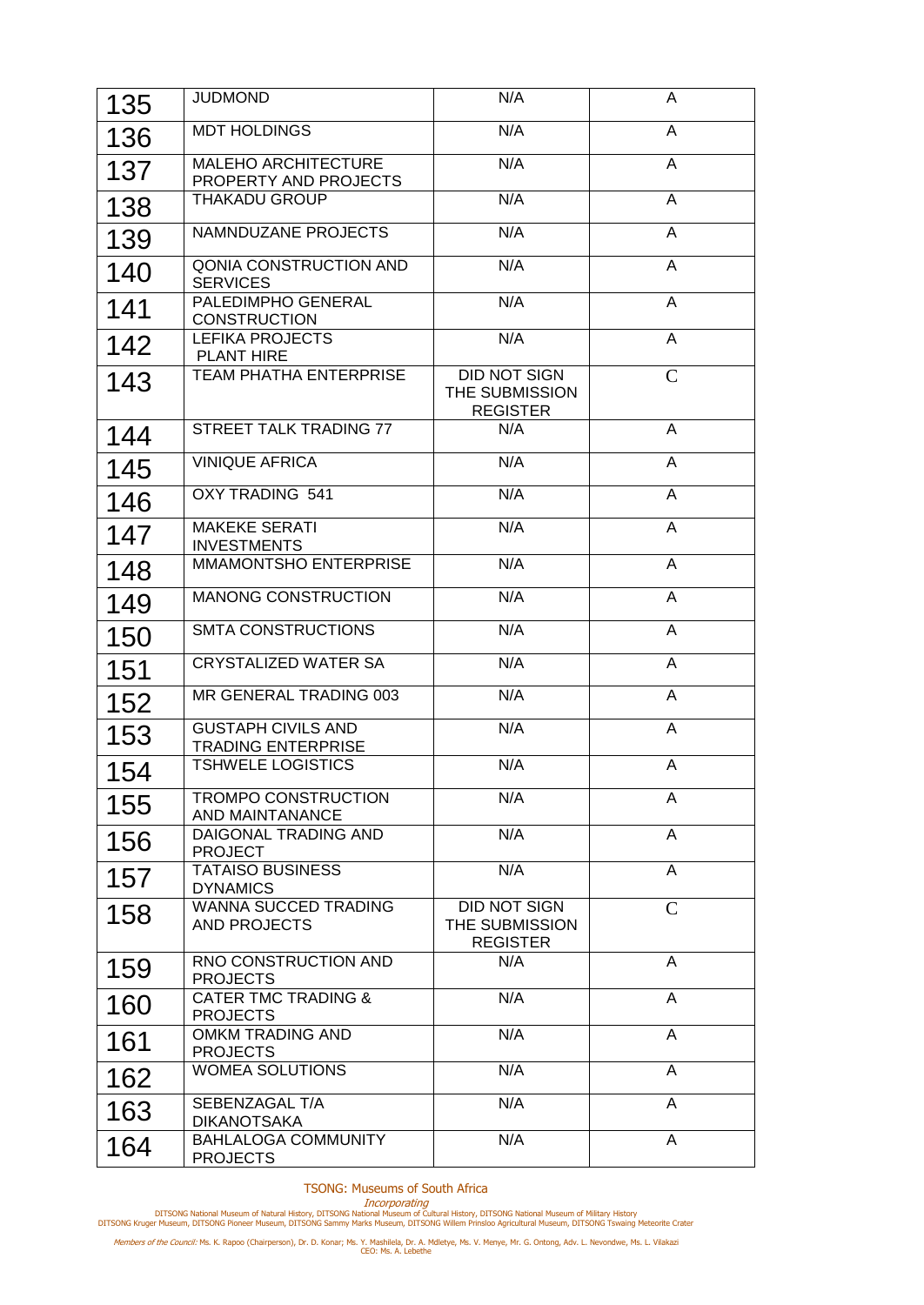| 165 | <b>LEHOKO HOLDING</b>                                                    | N/A                                                      | A              |
|-----|--------------------------------------------------------------------------|----------------------------------------------------------|----------------|
| 166 | <b>MOTSEWAKHUMO TRADING &amp;</b><br><b>PROJECTS</b>                     | N/A                                                      | A              |
| 167 | <b>NOZLIE DEVELOPMENT</b><br><b>PROJECTS</b>                             | N/A                                                      | $\overline{A}$ |
| 168 | <b>STARUTS CONSTRACTION &amp;</b><br><b>PROJECTS</b>                     | N/A                                                      | $\overline{A}$ |
| 169 | SITHEMBEKILE FARM &<br><b>PROJECTS</b>                                   | N/A                                                      | $\overline{A}$ |
| 170 | PH AND PH ENTERPRISES                                                    | N/A                                                      | A              |
| 171 | <b>SEDILEKA TRADING &amp;</b><br><b>PROJECTS</b>                         | N/A                                                      | A              |
| 172 | <b>GKM ENGINEERING SERVICES</b>                                          | N/A                                                      | A              |
| 173 | THAGISHO TRADING AND<br><b>PROJECTS</b>                                  | N/A                                                      | A              |
| 174 | <b>AKANI PROJECTS</b>                                                    | N/A                                                      | A              |
| 175 | QOBELLO MANAGEMENT                                                       | N/A                                                      | A              |
| 176 | SPHIWE TSHEPANG TRADING<br>AND PROJECTS                                  | N/A                                                      | $\overline{A}$ |
| 177 | MAPOO CONSTRUCTION AND<br><b>SERVICES</b>                                | N/A                                                      | A              |
| 178 | LIBLOY TRADING T/A BUILDFIX                                              | N/A                                                      | A              |
| 179 | <b>AMASIKO TRADING</b><br><b>ENTERPRISE</b>                              | N/A                                                      | A              |
| 180 | <b>MKOENI</b>                                                            | N/A                                                      | A              |
| 181 | <b>DLAMBILI CONSULTING AND</b><br><b>PROJECTS</b>                        | N/A                                                      | A              |
| 182 | <b>IKUSASALIQHAKAZILE</b><br><b>TRADING ENTERPRISE</b>                   | N/A                                                      | A              |
| 183 | <b>TLOU INTEGRATED TECH</b>                                              | N/A                                                      |                |
| 184 | <b>BARAR TRADING ENTERPRISE</b>                                          | DID NOT SIGN<br>THE SUBMISSION<br><b>REGISTER</b>        | $\mathsf{C}$   |
| 185 | PRO-SERVE CONSTRUCTION<br><b>SOLUTIONS</b>                               | N/A                                                      | A              |
| 186 | <b>AMACALLIES 15</b><br><b>INVESTMENTS</b>                               | N/A                                                      | A              |
| 187 | NAMASTHETHU ELECTRICAL<br>AND AIR-CONDITION                              | <b>DID NOT SIGN</b><br>THE SUBMISSION<br><b>REGISTER</b> | $\mathsf{C}$   |
| 188 | <b>SUPERWAY</b><br>CONSTRUCTION/REAHEGILE<br><b>BUSINESS SERVICES JV</b> | N/A                                                      | A              |
| 189 | <b>ETSHEHADI</b>                                                         | N/A                                                      | A              |
| 190 | UNAPFANO BUILDING AND<br><b>PROJECTS</b>                                 | N/A                                                      | A              |
| 191 | <b>RIENDZO RINENE</b>                                                    | N/A                                                      | A              |
| 192 | <b>SIM BUILDING SUPPLIES &amp;</b><br><b>PROJECTS</b>                    | N/A                                                      | A              |
| 193 | MUHLURI PROJECTS AND<br><b>SUPPLIES</b>                                  | N/A                                                      | A              |

Incorporating<br>DITSONG National Museum of Natural History, DITSONG National Museum of Military History<br>DITSONG Kruger Museum, DITSONG Pioneer Museum, DITSONG Sammy Marks Museum, DITSONG Willem Prinsloo Agricultural Museum,